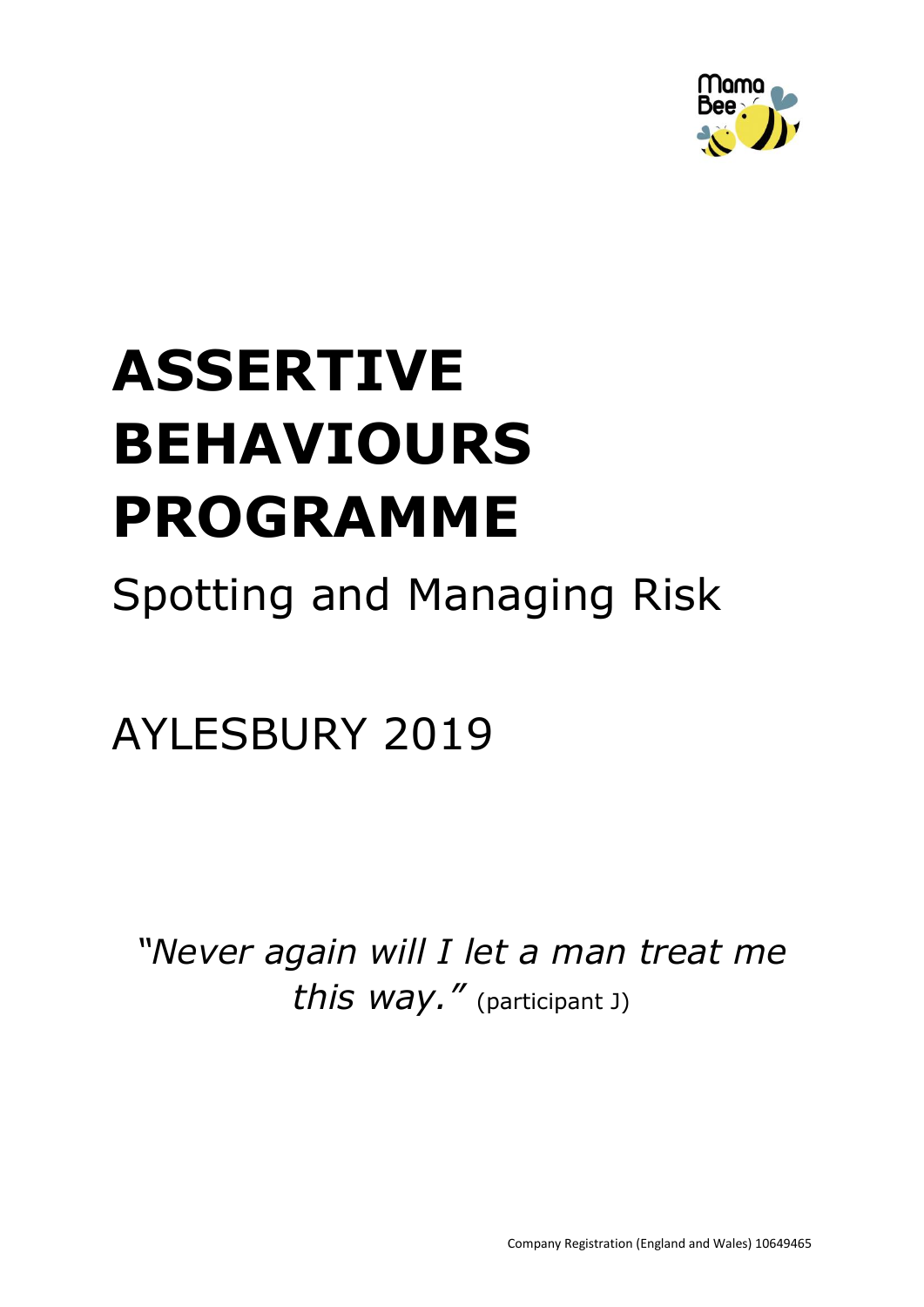

# **Contents**

| Background<br>3<br>The Programme<br>$\bullet$ Aims<br>• Methods of delivery<br>• Implementation<br>Evaluation and feedback<br>Future<br>Information about Mama Bee<br>Appendix A |    |
|----------------------------------------------------------------------------------------------------------------------------------------------------------------------------------|----|
|                                                                                                                                                                                  |    |
|                                                                                                                                                                                  |    |
|                                                                                                                                                                                  |    |
|                                                                                                                                                                                  | 12 |
|                                                                                                                                                                                  | 15 |
|                                                                                                                                                                                  | 16 |
|                                                                                                                                                                                  |    |



All young participants have been anonymized due to safeguarding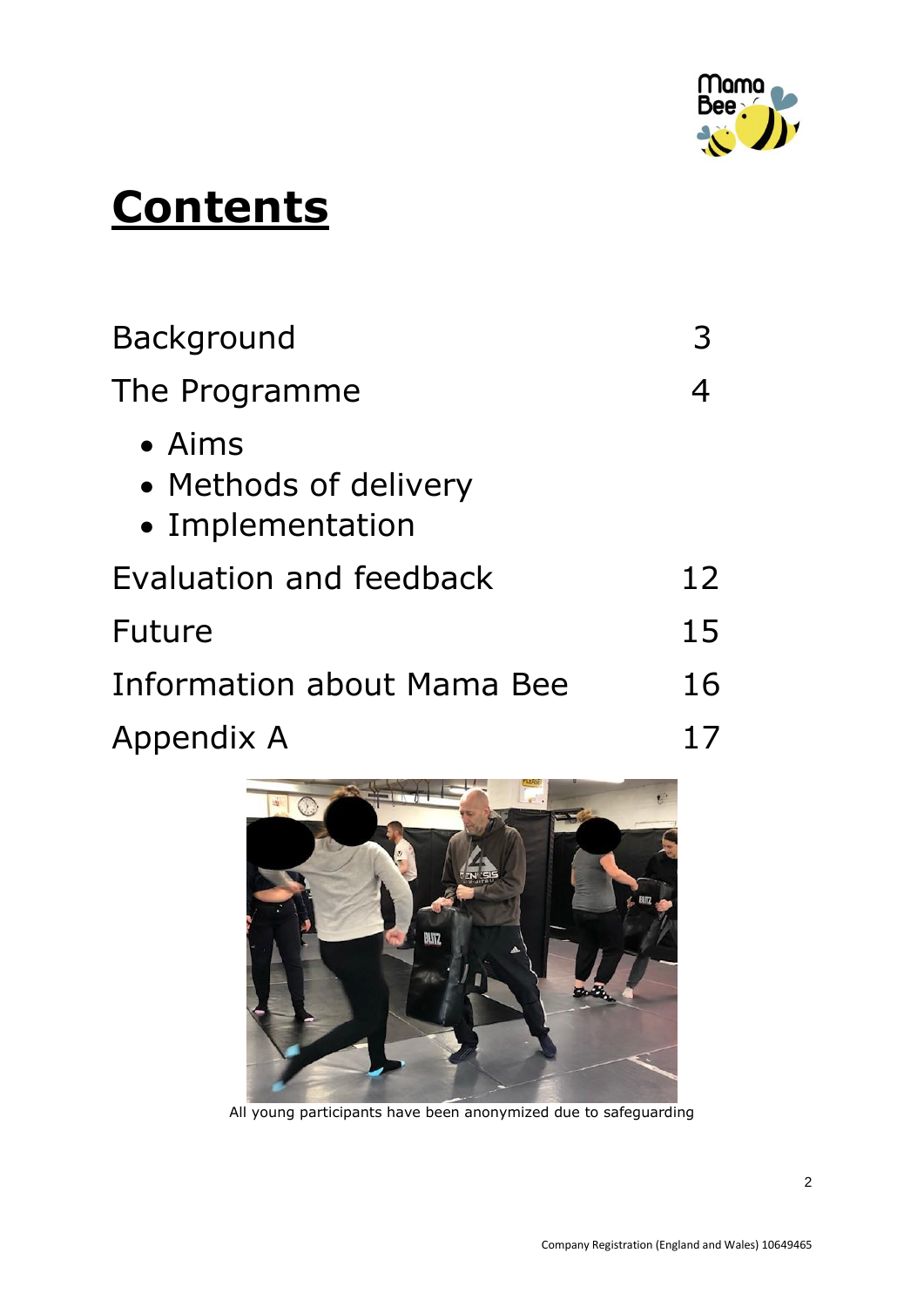

# Background

Mama Bee has been frequently working with vulnerable young women in Aylesbury, Buckinghamshire, who are currently in the local authority care system and resident with their babies. Mama Bee identified a need to offer further support to enable the young women to become more assertive in decisions that relate to themselves, their mental and physical health and that of their children. All the young women had all been through traumatic life events with some fleeing violence, control and fear for their lives.

Mama Bee recognises young people who are supported, often show a decline in risk taking in transition to adulthood, whilst working to achieve self-regulation, responsibility, connection, and identity.

In many different professional interventions with young people, achieving independence is often discussed. However, it is also crucial to build in interdependence, connection to others, and support successful transitions to relationships, further educational opportunities and meaningful employment.

A sense of belonging to a community and connection to self and others are extremely important elements when staying safe and achieving consistent positive life outcomes.

Mama Bee continually identifies that one of the important key elements in managing risk and positive decision making for many young people, is not being influenced by the actions and opinions of others over their own. This and other principles led to the creation of the Assertive Behaviours Programme, to provide the opportunity for the young women we work with to explore all of these personal processes.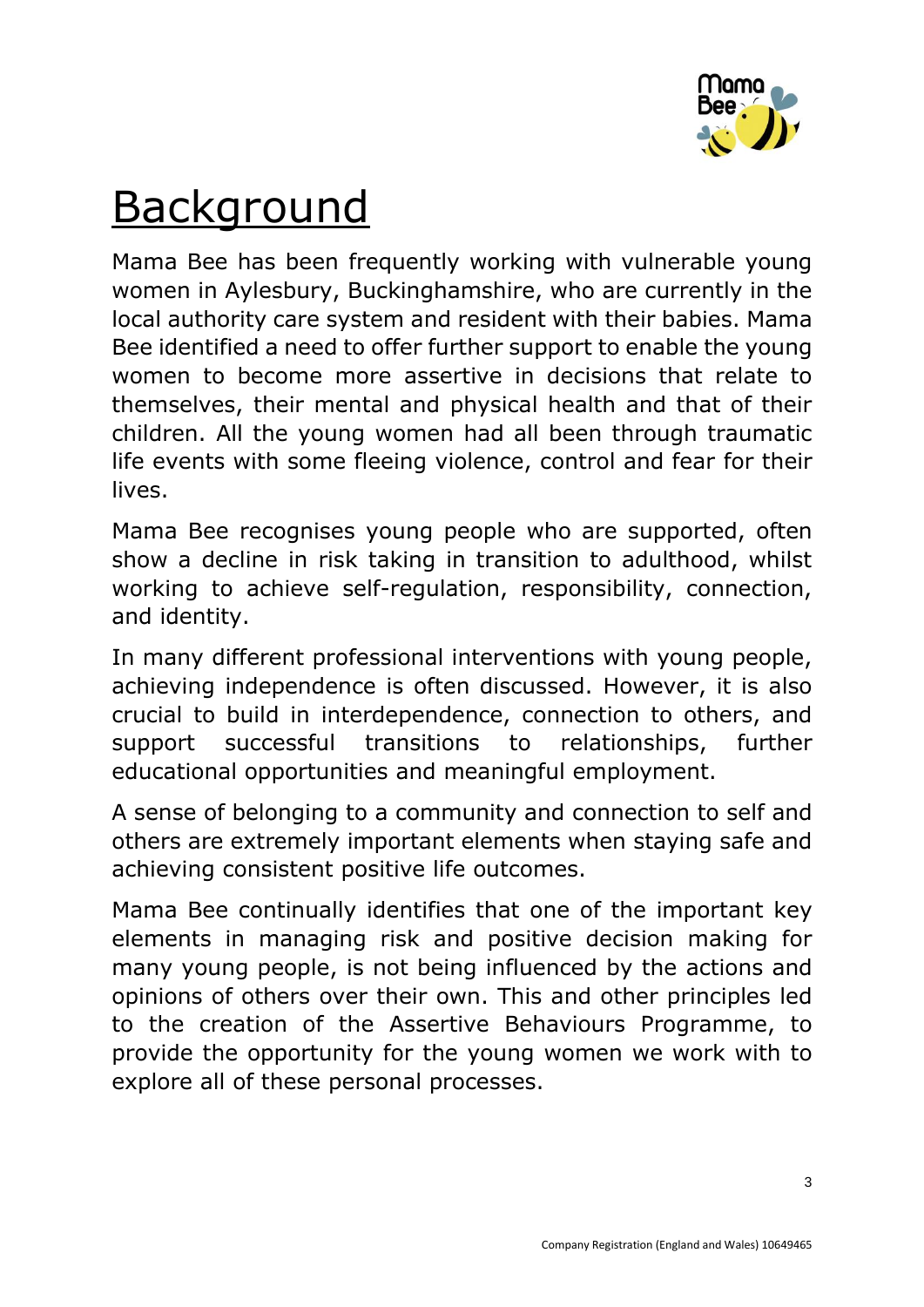

*"We are all human and we often feel very different at times throughout our lives, how we approach decision making and personal development is never a fixed process. There are so many factors that can influence us. Some we are aware of and some that are hidden."*

*(Amber Preen, Founder of Mama Bee)*

# The Project

At the heart of The Assertive Behaviours Programme was the desire to create a safe environment for the young women who were identified to take part, as well as to build resilience and enable them to explore positive decision making. Mama Bee and the team at RGA Gym in Aylesbury have worked closely together to ensure the physical activity offered matched the needs of the group, allowing time for discussions linked to empowerment and personal progression.

A full break down of what was covered in each session is attached in appendix A.

### Aims

The aims of the project were:

- To look at and build on the protective factors that buffer young people from negative life experiences
- The development of self-regulatory behaviours and the ability to function successfully when managing personal risk and making decisions
- To identify good communication techniques that enable young people to seek out meaningful employment and engage in further educational opportunities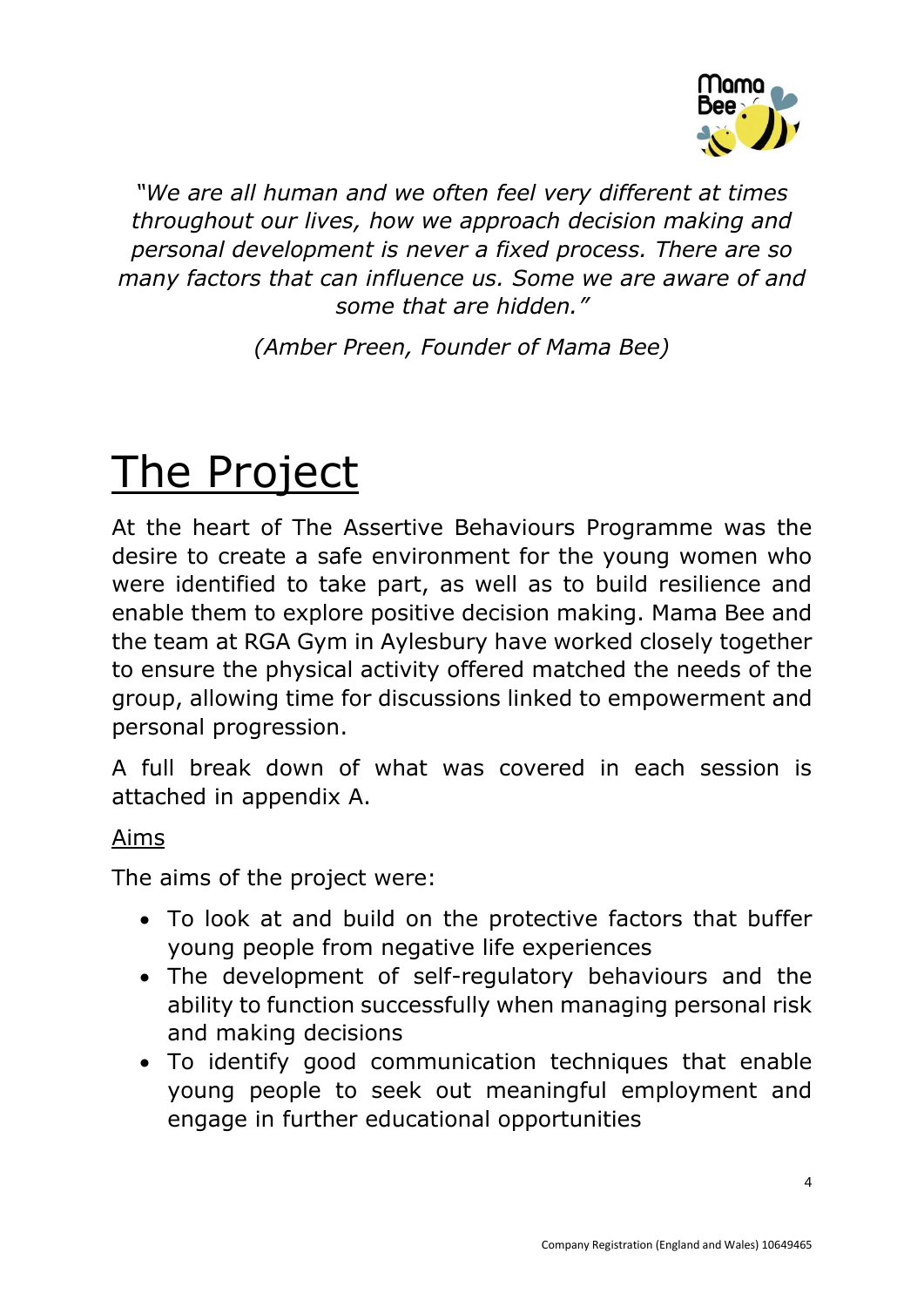

- The renegotiation of relationships with adults and identified support networks (especially if problematic)
- To look at self-care, to recognise *"I am enough!"* and celebrate personal achievements
- To identify and assess the needs and social support network of young people so they can be better connected to a trusted community
- To identify effective emotional health components that enable young people to emerge from the systems they have been part of as resilient, healthy, and hopeful for the future

Each Assertive Behaviours session was designed to have a specific development theme and to have a positive impact on the young women's lives by improving their self-esteem, building their resilience and promoting a positive approach to decision making for themselves and their children.

### Methods of Delivery

During the early planning stages of The Assertive Behaviours programme it was agreed to use a mixed method approach to deliver a message of physical and mental health and personal safety.

The sessions were planned to run with the first half being around discussion-based activities linking to issues such as:

- What it is like being a single/young parent
- What would you tell your younger self?
- How we listen varies from person to person and so this can lead to misinterpretation
- Who are the people we most trust?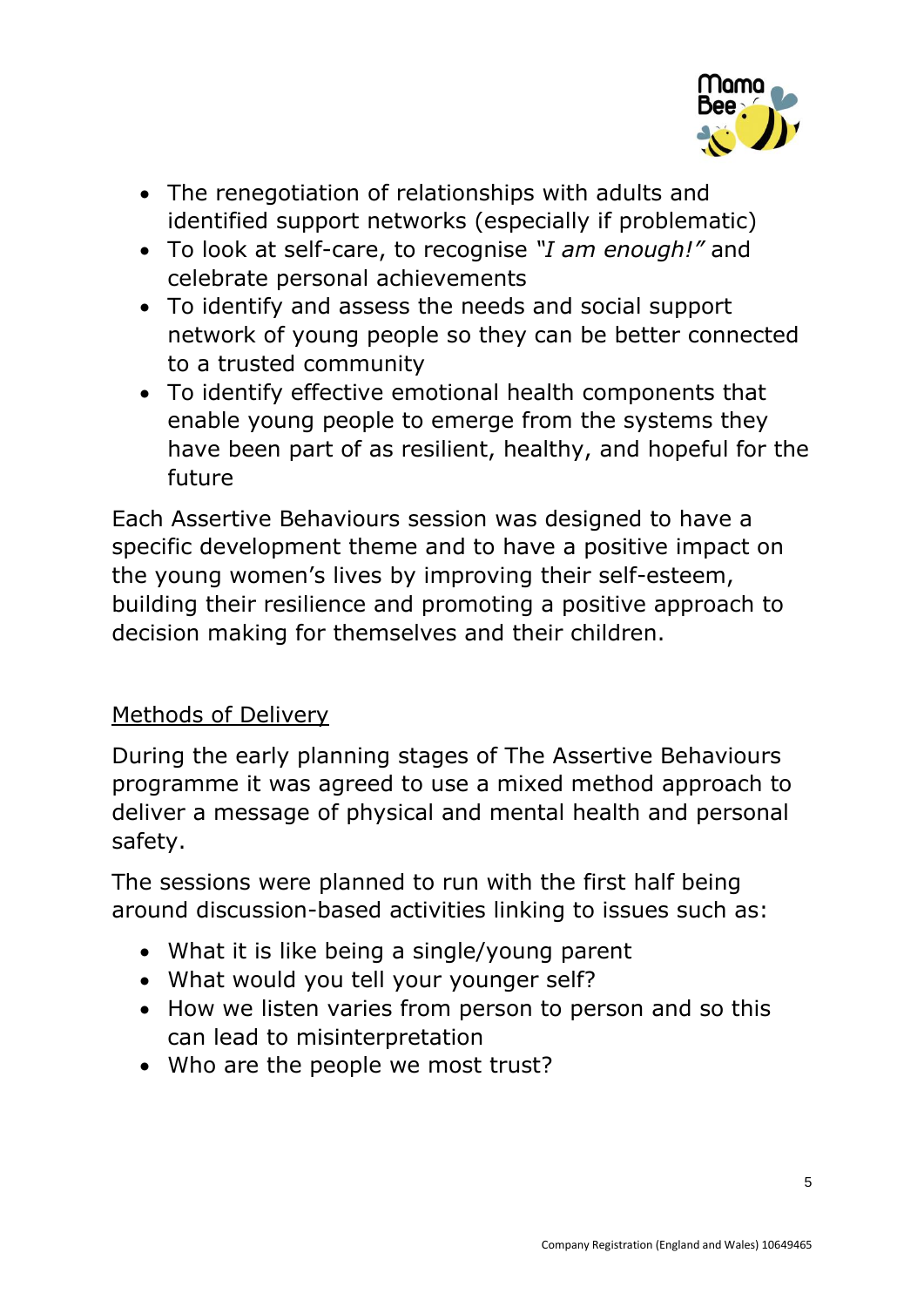

The second half of the programme was planned to be delivered by qualified Brazilian Jiu Jitsu instructors who would teach the young women how to remove themselves from a physical situation through simple and effective techniques.

It was acknowledged that participating in the physical activity and open discussion could raise some uncomfortable memories for the young woman. A quiet and safe discussion space was provided for those who felt they may need to sit out and speak to a qualified youth worker.

#### Implementation

The sessions were delivered as outlined and were made flexible enough to allow for any additional issues that may arise (such as a real fear that one of the young women would lose her baby into care). The physical activities were kept fun and engaging but at all times with the message of gaining practical skills in how to remove yourself from an incident if necessary.

This report incudes images of the activities that were covered, anonymising the participants where necessary.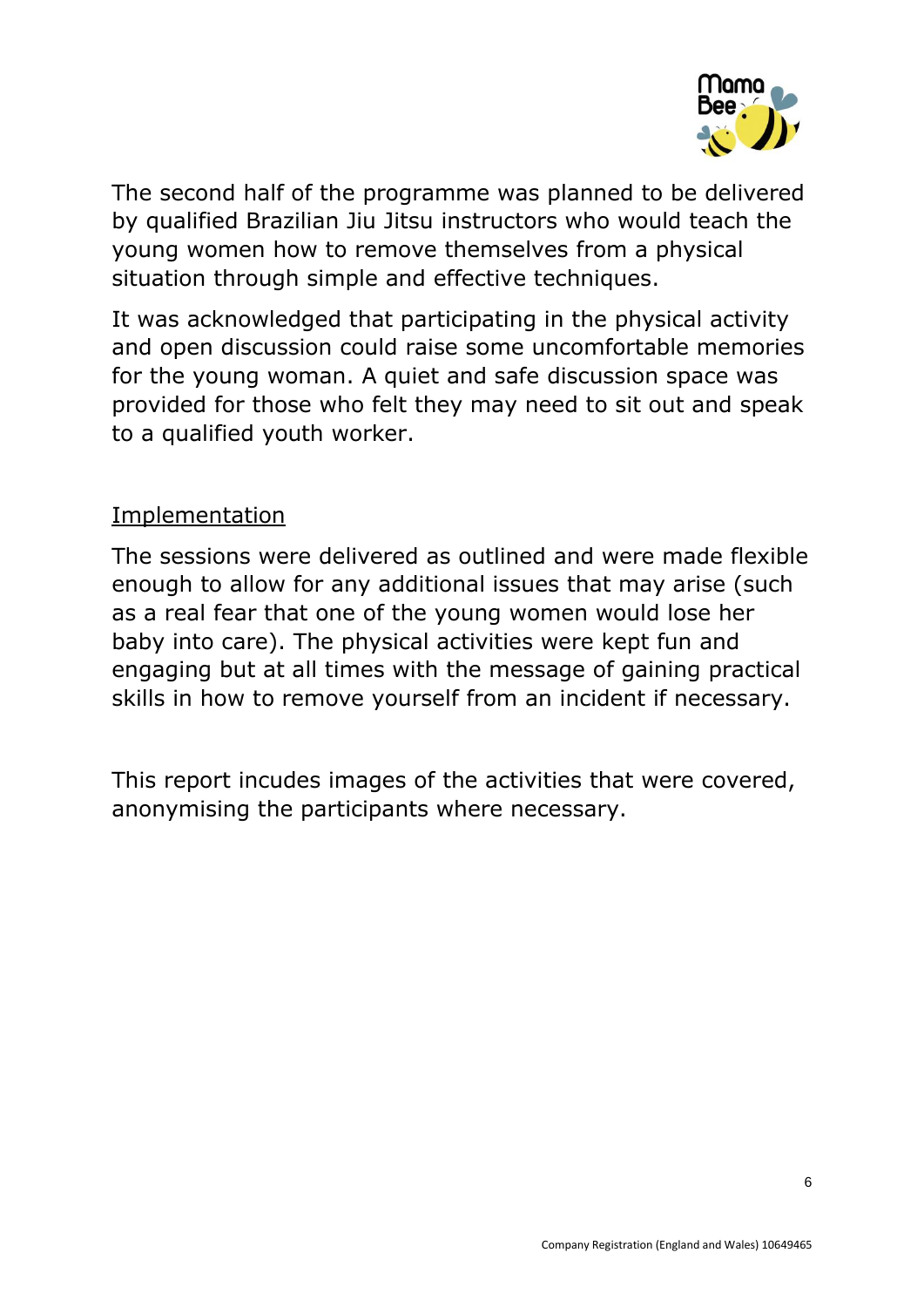

### Some of the discussion topics



What people think we are. What we really are.



What we would tell our younger self? What is Diversity?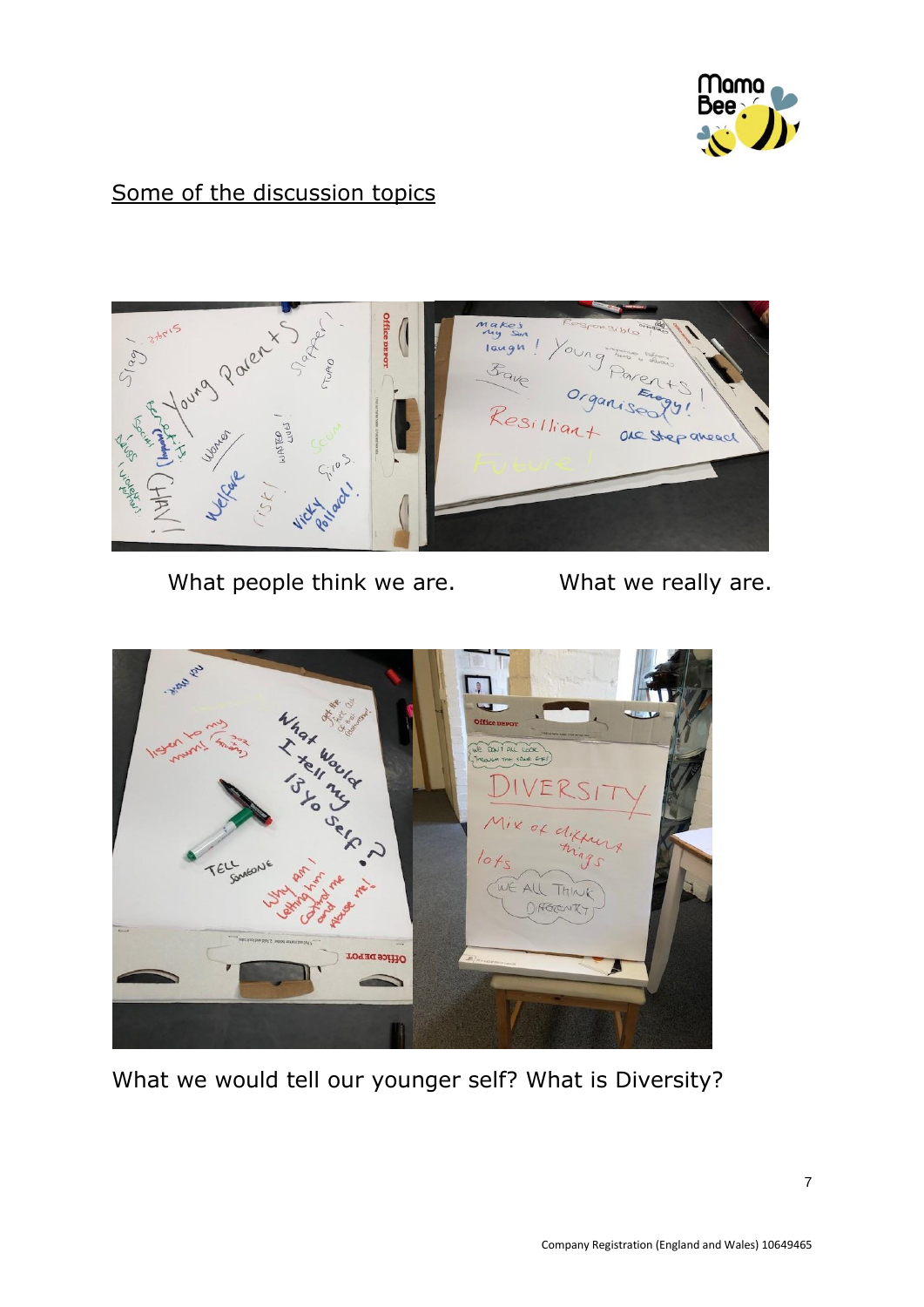



This was a listening activity, to highlight diversity. Everyone was described the picture in the middle but all drew differently. This activity demonstrated how we all perceive things differently despite having the same instructions. The discussion continued on how important it is to understand the differences in the way we hear/see things from others.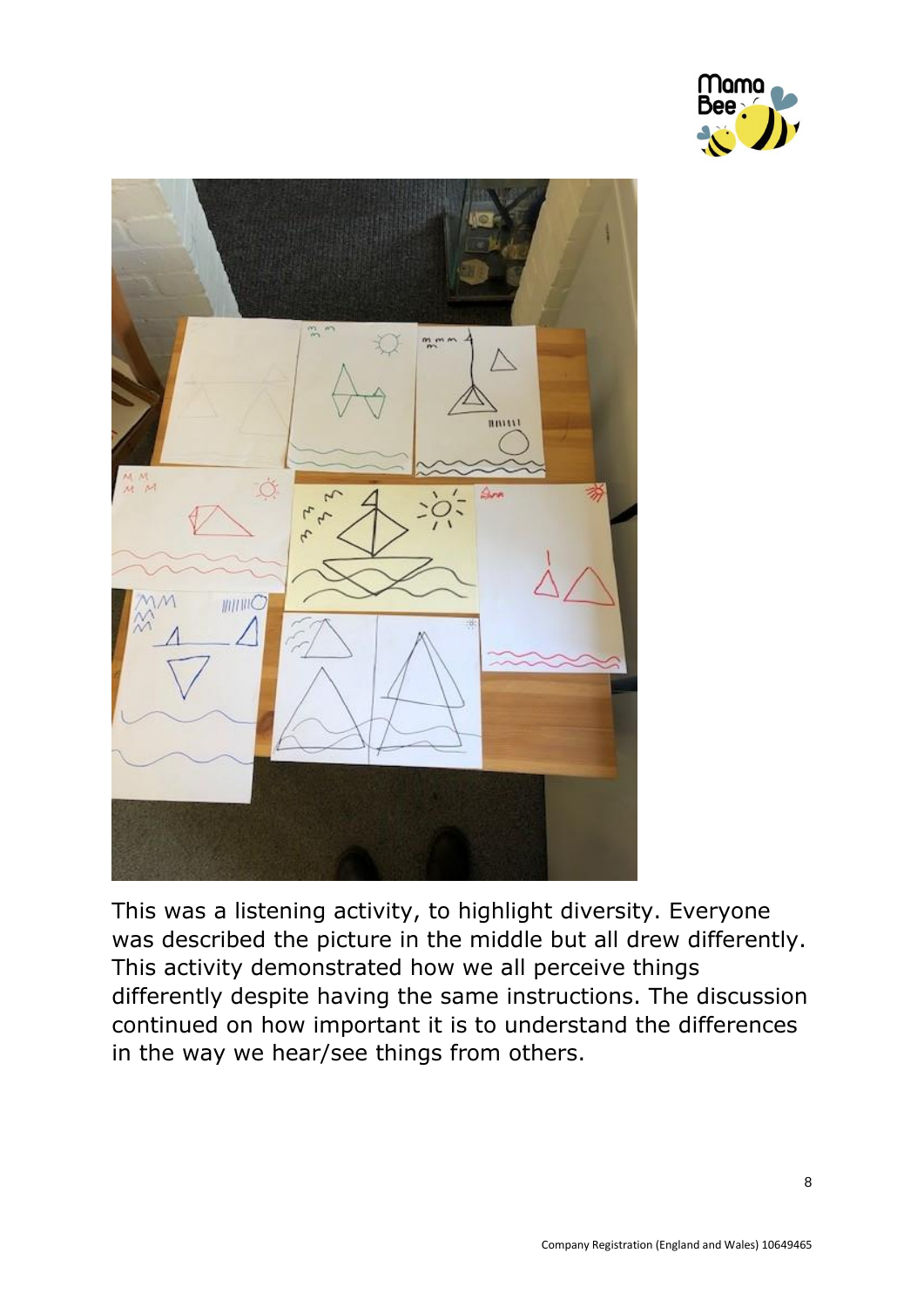

The following images show some of the techniques shared by the Bjj instructors supporting the young women in getting out of holds, grips and other difficult situations they have found themselves in. Each week they requested to be taught new moves to help them feel more powerful and able to respond to different secenarios.





The young women were learning how to break fall and then get away if they were being held or attacked. They were also being taught how to use their bodies more effectively to kick out, how to get out of headlocks and escapes from being held down – as demonstrated in the next few images.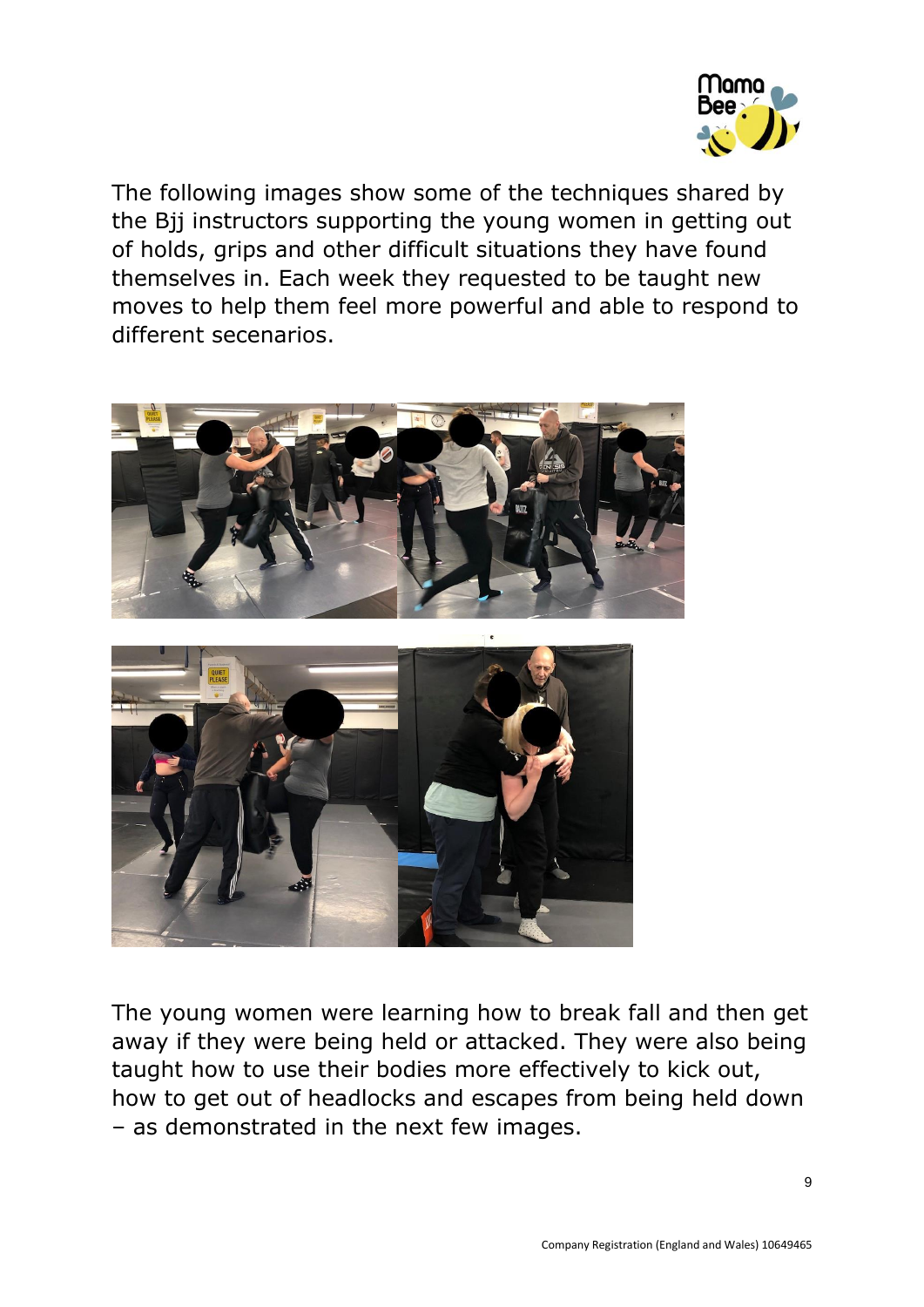

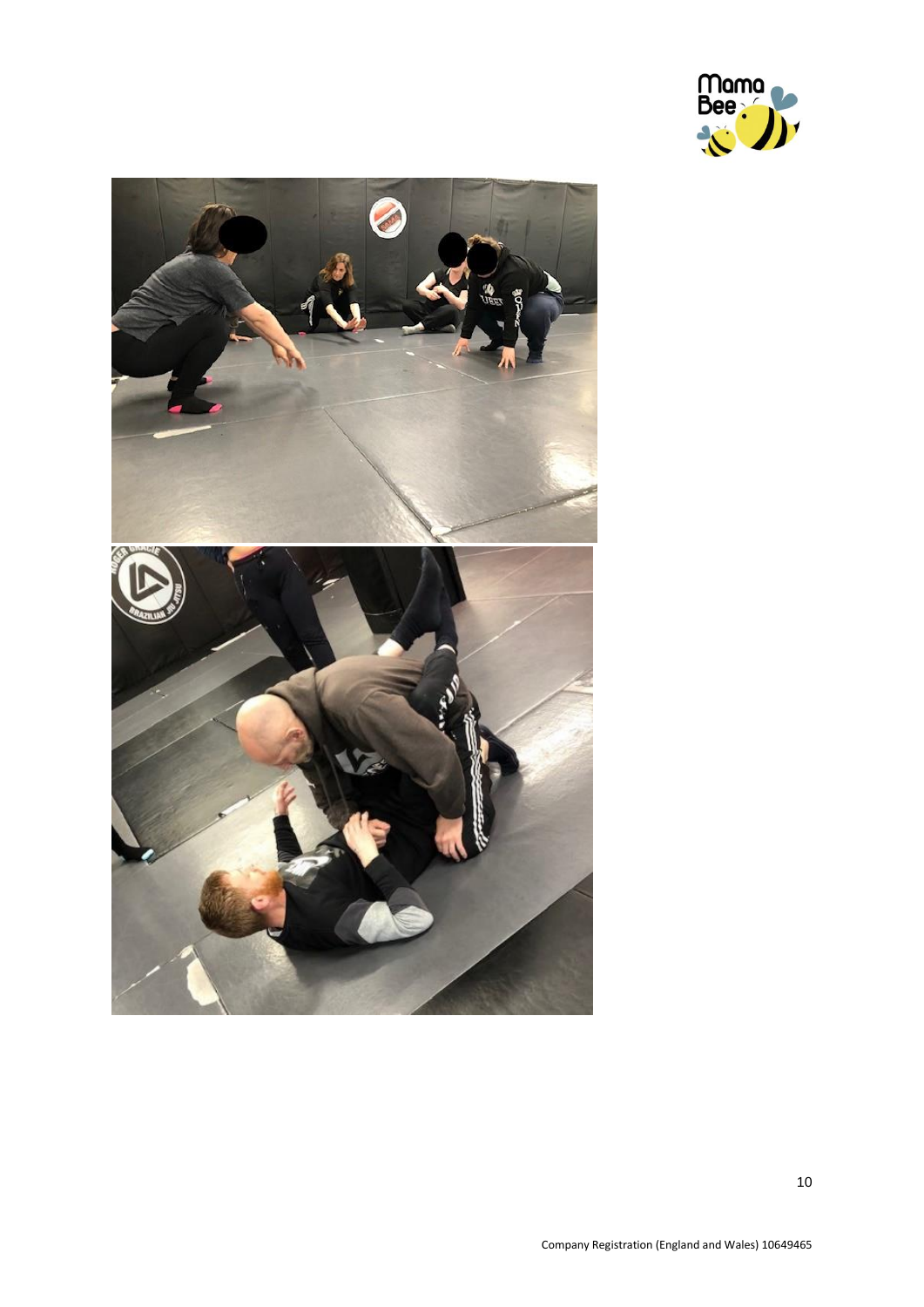

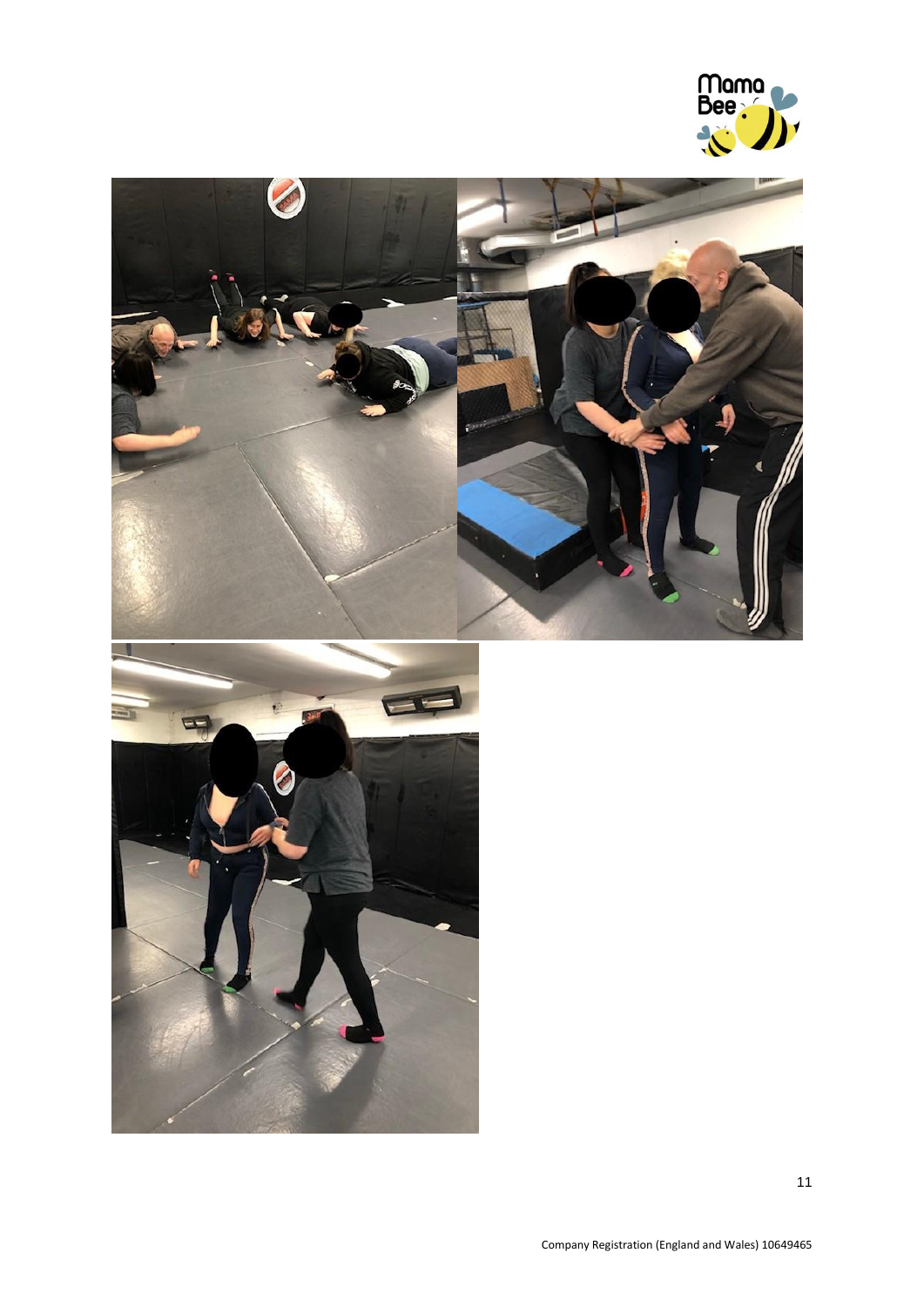

# Evaluation and Feedback

At the end of each session the young women were asked to reflect on what they had taken part in and then feedback into the next session.

Every session the young women said they felt they had been able to participate positively and were always keen to come back for the next session.

During the programme they said:



All of those who took part demonstrated personal determination and added key skills to help them navigate difficult emotional and physical situations in life.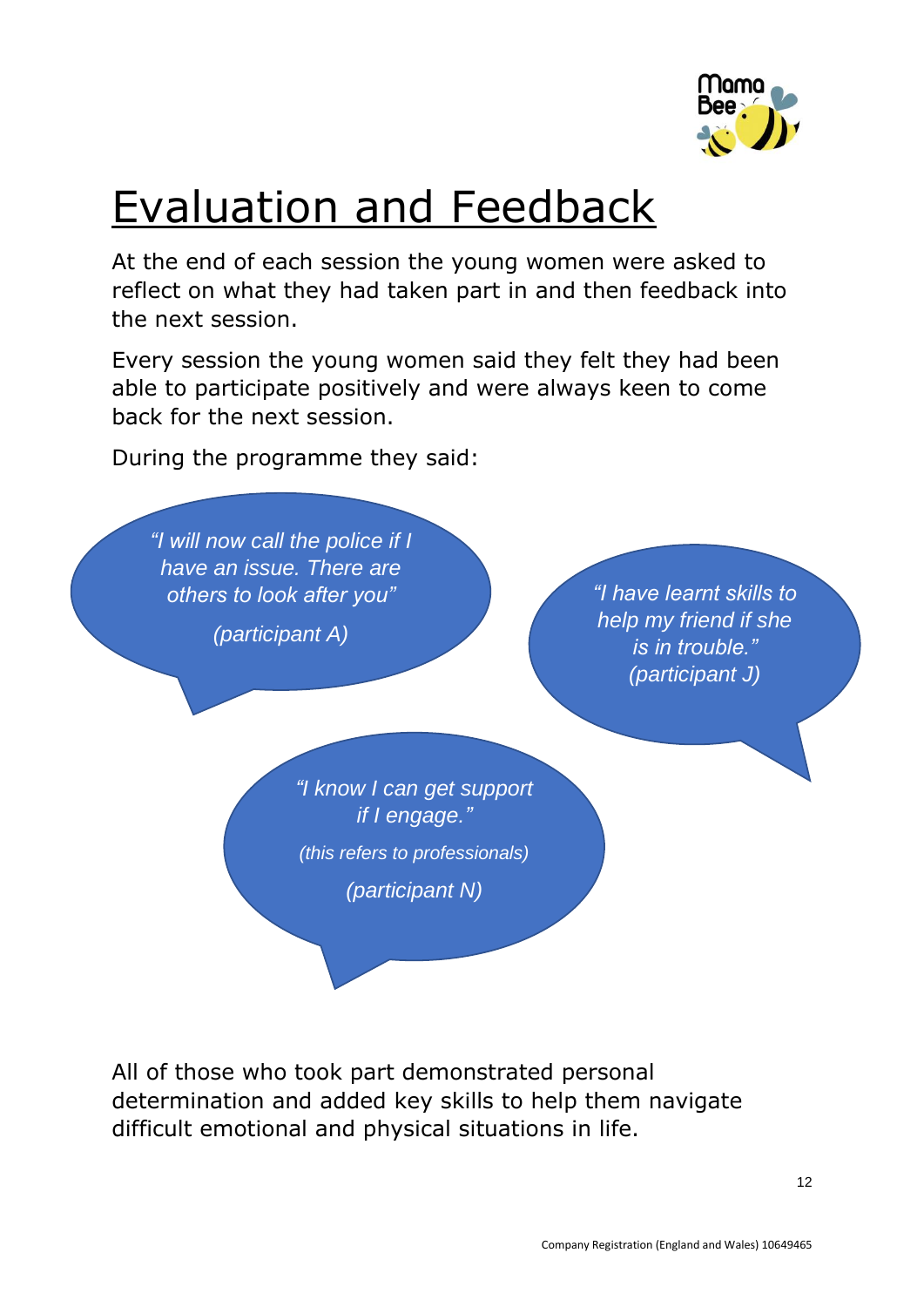

The young women were able to build their physical strength and grow in a safe emotional space where they freely discussed issues. The discussion space allowed the young women to support each other as they were all struggling with being in the care system so genuinely understood each other.

The young woman agreed that they were all now:

- More resilient
- Happier in themselves
- Abel to defend themselves if necessary
- Able to get out of a physical situation
- Able to identify goals one young woman used the goal setting activity to work out how she could afford a new car

During the programme two of the young women moved into independent living and went through a stressful incident when one of the baby's fathers found them. He was aggressive, stole one of the young women's phone and sent messages to professionals in her phone. It all ended safely and well because they called the police and said they used skills on the programme to manage the situation by being assertive and dealing with the problem immediately.

The practitioners delivering the programme also observed real positive change in the young women during the sessions.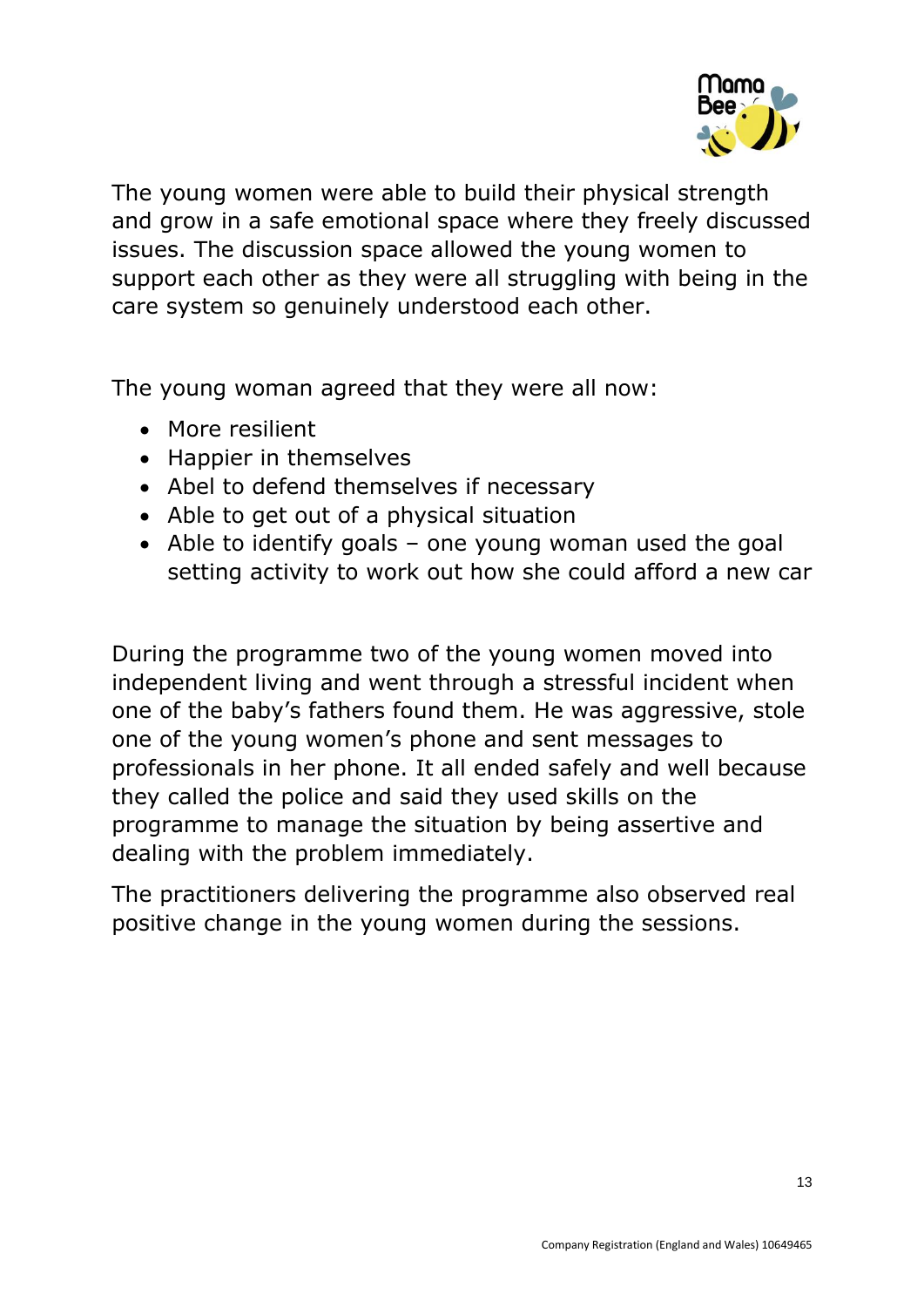

Mama Bee practitioner Sam Hollier said:

*"The young women came together to learn to build resilience and left holding their heads high with skills and new friendships. The programme gave them the opportunity to try physical safety in a safe space and explore emotions while avoiding negative and destructive decision making when angry."*

Mama Bee practitioner Amber Preen said:

*"Enabling this amazing group of young women to explore the use of methods to increase physical and emotional wellbeing has been an exciting process. To see this group grow in confidence and learn new skills for the future has been very rewarding for both young people and practitioners. Mama Bee is confident that the participants have benefitted from the strategies offered in the Assertive Behaviours Progamme."*

Brazilian Jiu Jitsu instructor Chris Cleere said*:*

*"I was extremely happy to see how well the young woman who came to the programme engaged in the physical activities. It was great to hear the areas they wanted to work on and see their confidence increase over the weeks".*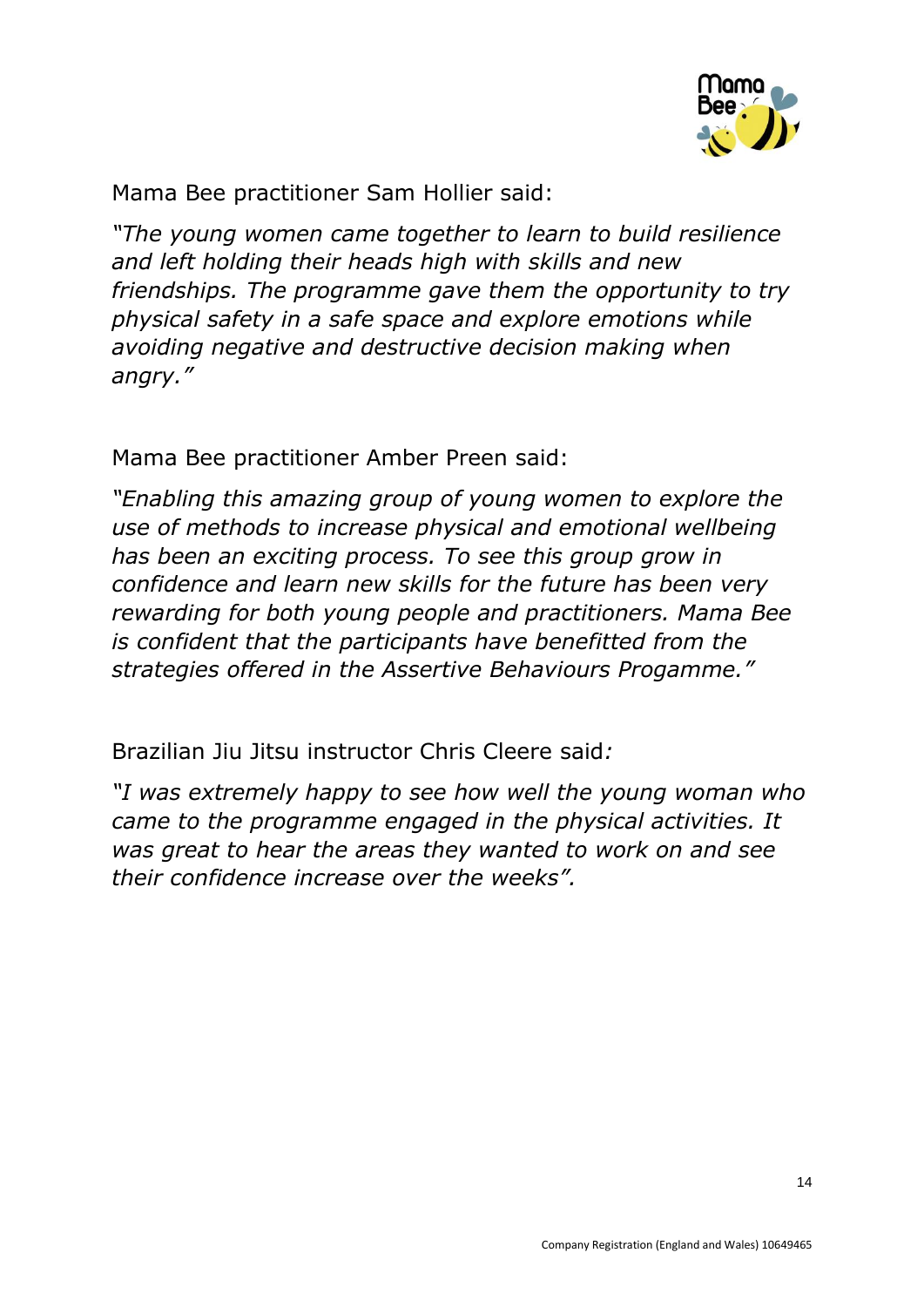

### Future

Due to the success of this pilot Assertive Behaviours Programme, Mama Bee is in discussions with other Buckinghamshire providers to roll the programme out to meet the needs of all young people across the county.

The aim is to deliver the programme for the rest of 2019 and on throughout 2020 to meet the needs of as many young people as possible, reaching those not just in the care system but to offer the opportunity to all young people to feel empowered in their decision and confident in being able to safeguard themselves, mentally and physically.

Thanks go to the funders of this pilot programme, The William Harding and Thomas Hickman Trusts, without whom this first, of many, progammes would not have been possible.

Mama Bee is excited about the future of Assertive Behaviours and will continue to seek support from community funds to enable young people to access the sessions for free.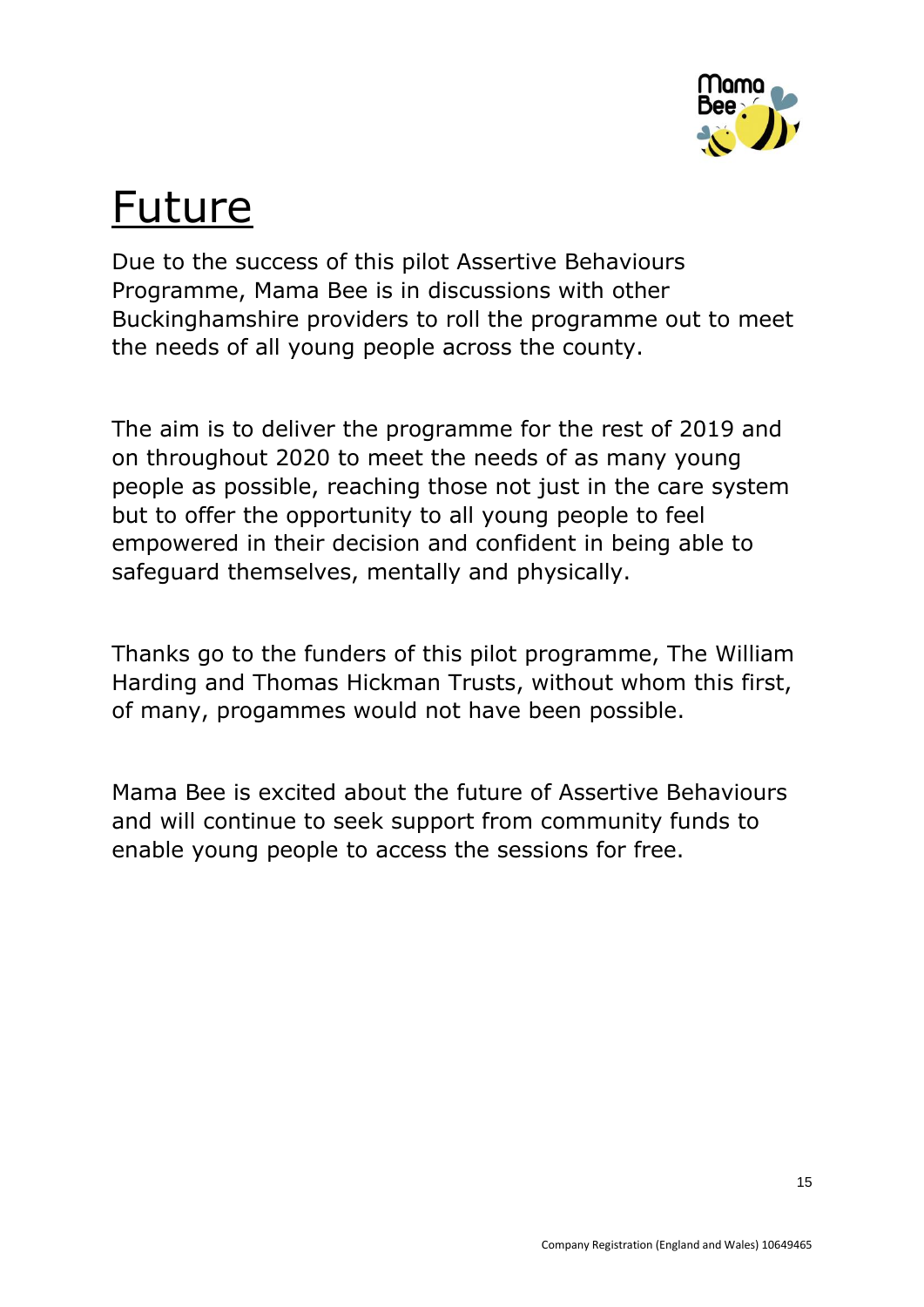

### Information about Mama Bee

Mama Bee Group is a non-profit organisation created in March 2017 by Amber Preen, a qualified youth and community practitioner BA (Hons).

Mama Bee provides specialist services for young people and communities to tackle a range of social issues.

Mama Bee has a unique and collaborative approach in designing projects with young people that are an effective and innovative way of capturing the needs and ideas of participants.

The group has more than ten years' experience in meaningful participation and engagement and worked within a local authority setting (Buckinghamshire County Council Youth Service) for many years and engaged with hundreds of young people during that time.

All Mama Bee courses are young person led, this means the participants take control of the content and structure of the courses with the facilitators. This leads to more productive engagement and a sense of ownership for learning and development.

For more information about Mama Bee – [www.mamabee.org.uk](http://www.mamabee.org.uk/) Amber Preen 07904 705220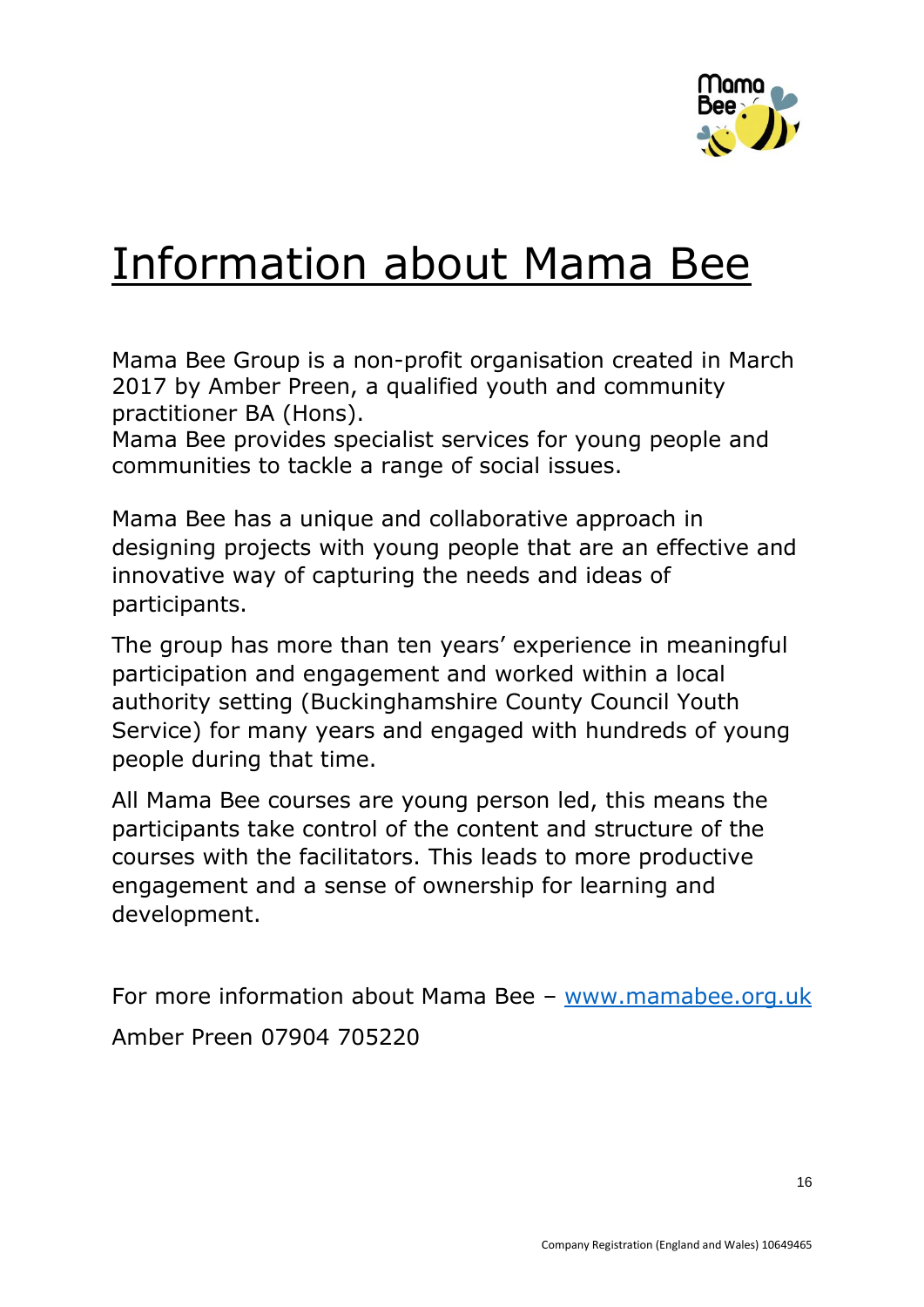

### Appendix A

This gives a brief outline around what was covered in the sessions. At the end of each session there was time for the young women to build relationships and have a healthy snack break.

Session one we covered:

- Contract of behavior
- Discussion linked to exploring who we are?
- Discussion linked to life experiences.
- Where and what is a safe space while at the session

Physical work covered:

- Break falls
- Headlock
- Choke hold
- Punching

### Session two we covered:

- Group contract reminder
- Communication and how we listen
- 2 truths 1 lie activity where we have to find out the one lie the other person is telling to demonstrate how well we can mask the truth when necessary
- Discussion around when we lie and why

Physical work covered:

- Break falls
- Headlock
- Punching
- Floor holds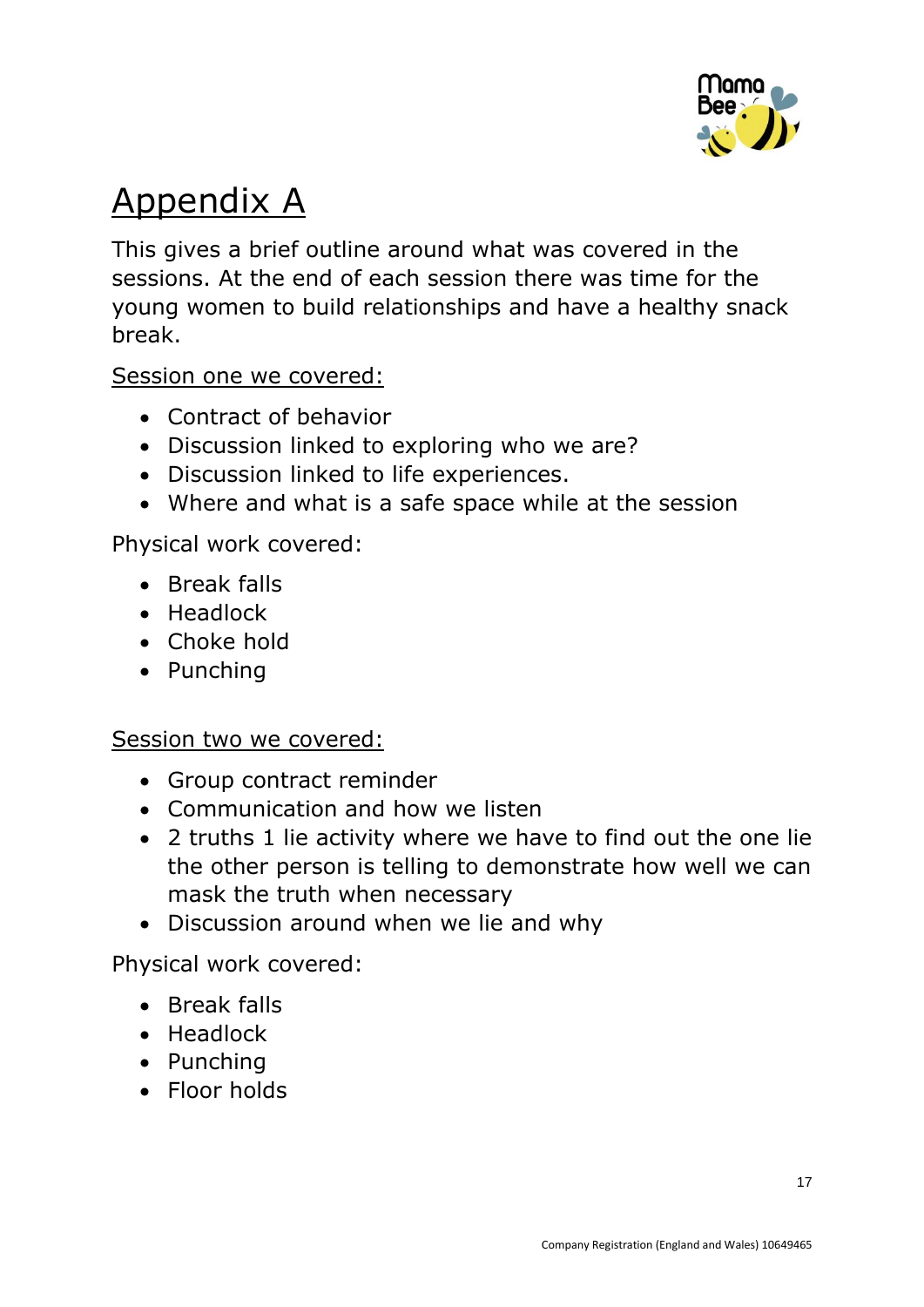

Session three we covered:

- There was a lively discussion around diversity, what it meant and how it is relevant in our lives and communities.
- How we listen differently to others to the same set of instructions.

Physical work covered:

- Bear crawl
- Knee work and using windmill arms
- Punching
- Choke holds
- Grip and roll

Session four we covered:

- Goal setting how to set a goal and what can hold us back or push us forward in succeeding
- There was an in-depth discussion around how 'one size does not fit all' when it comes to services trying to 'help' the young women
- There was a discussion on coercive control and how when people are only our friends if we have something such as money or food
- We looked at negativity and how it breeds negativity and how it seems young women are always trying to be 'one up' on others and why this may be.

Physical work covered:

- Grappling
- Holds
- Rolling